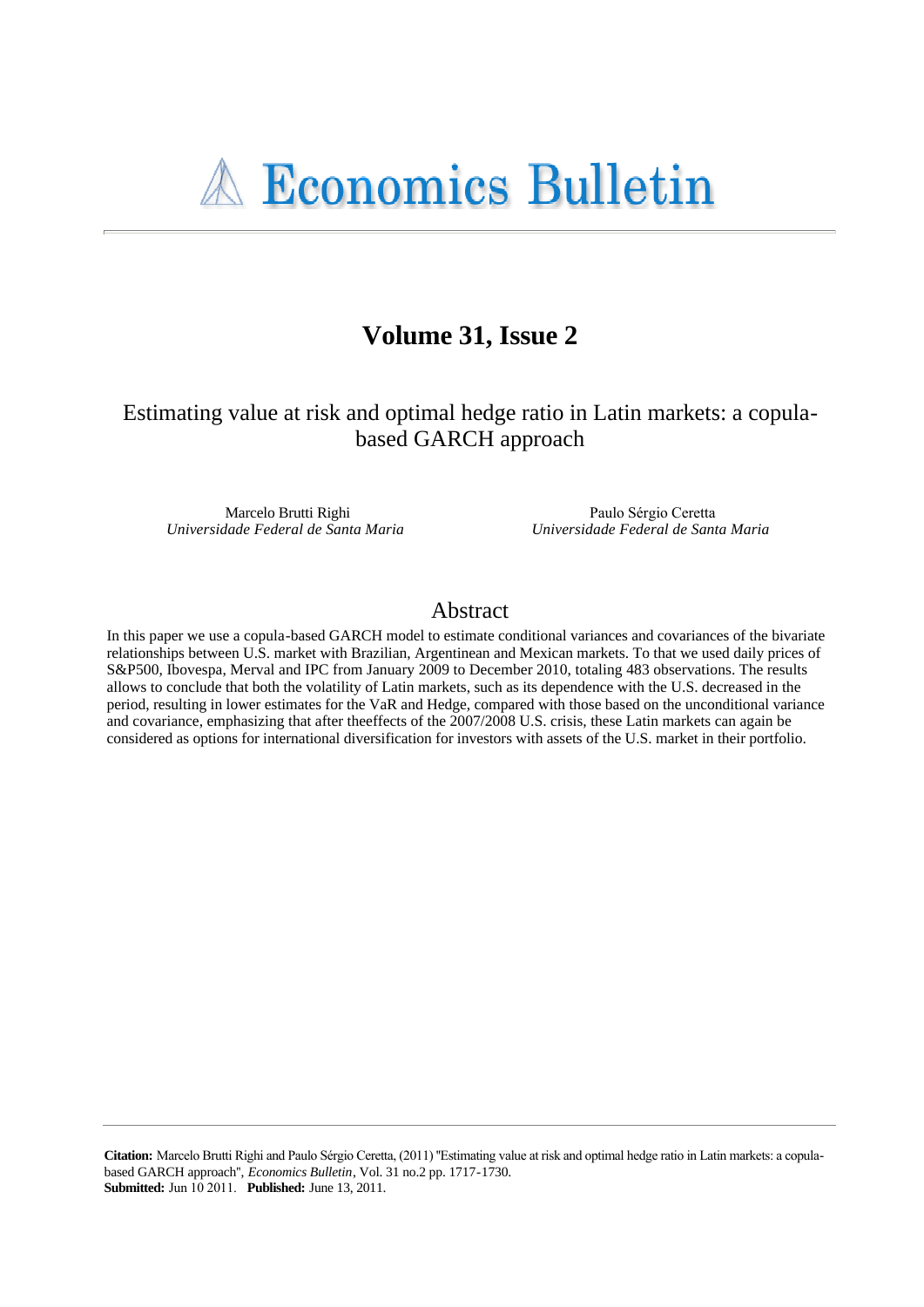#### **1. Introduction**

Managing and monitoring major financial assets are routine for many individuals and organizations. Therefore careful analysis, specification, estimation and forecasting the dynamics of returns of financial assets, construction and evaluation of portfolios are essential skills in the toolkit of any financial planner and analyst (Caporini and McAleer, 2010).

Within this context, the knowledge of the stochastic behavior of correlations and covariances between asset returns is an essential part in asset pricing, portfolio selection and risk management (Baur, 2006). The study of volatility is therefore of great importance in finance, particularly in derivative pricing and risk management of investments. Traditionally the calculation of estimates of the volatility of financial returns as well as its application in determining the value at risk (VaR) or hedge a portfolio rely on the daily changes in asset prices (Goodhart and O'hara, 1997).

Since the proposal of Generalized Auto-Regressive Conditional Heteroscedastic (GARCH) family models by Engle (1982) and Bollerslev (1986) to account for variance heterogeneity in financial time series, a huge number of multivariate extensions of GARCH models have been introduced. The most consolidated models in literature are the Constant Conditional Correlation (CCC-GARCH) model of Bollerslev (1990), the BEKK model of Engle and Kroner (1995) and later the Dynamic Conditional Correlation (DCC-GARCH), developed by Engle and Sheppard (2001) and Tse and Tsui (2002). These models are based on multivariate Gaussian distributions, where care has to be taken to result in positive definite covariance matrices.

However, this assumption is unrealistic, as evidenced by numerous empirical studies, in which it has been shown that many financial asset returns are skewed, leptokurtic, and asymmetrically dependent (Longin and Solnik, 2001; Ang and Chen, 2002; Patton, 2006). Hence, these characteristics should be considered in the specifications of any effective hedging model or estimative of a portfolio's VaR.

These difficulties (Gaussian assumption and joint distribution modelling) can be treated as a problem of Copulas. A copula is a function that links univariate marginals to their multivariate distribution. Since it is always possible to map any vector of random variables into a vector with uniform margins, we are able to split the margins of that vector and a digest of the dependence, which is the copula. The concept of copula was introduced by Sklar (1959) and studied by many authors such as Deheuvels (1979), Genest and MacKay (1986). The use of copulas for modeling the residual dependence between assets was recently appeared in empirical studies (Jondeau and Rockinger, 2006; Ausin and Lopes, 2010; Min and Czado, 2010).

In this sense, the present study attempts to improve the effectiveness of dynamic hedging and VaR estimation by specifying the joint distribution of bivariate shocks of U.S. and Latin American financial markets (Brazil, Argentina and Mexico) considering the period after the recent financial crisis of 2007/2008, in order to avoid possible vestiges of the it. The sample is formed by daily prices of S&P500, Ibovespa, Merval and IPC from January, 3, 2009 to December, 31, 2010, totaling 483 observations. These Latin American emerging markets rank among the most mature markets within the universe of emerging countries and they actually attract a particular attention from global investors thanks to their great market openness (Arouri *et al.*, 2008).

Recent studies employ various bivariate conditional volatility models to estimate a time-varying hedge ratio and VaR, demonstrating that generally the dynamic strategy can result in greater risk reduction than the static one (Brooks and Chong, 2001; Choudhry, 2003). The superiority of the time-varying hedge ratio essentially comes from taking account of the changing joint distribution of returns (Hsu, Tseng and Wang, 2008).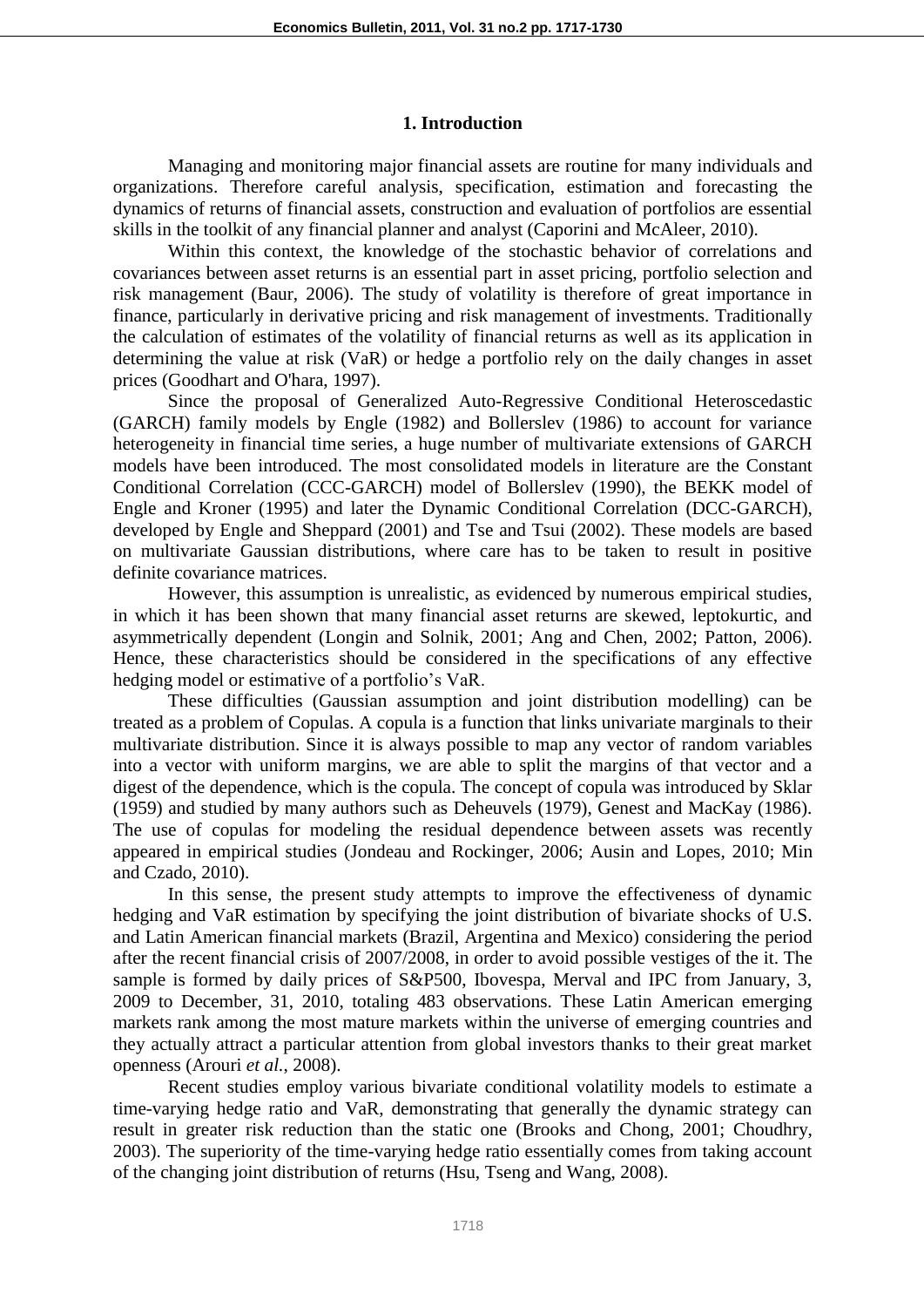We fitted a copula-based GARCH model for the estimation of the conditional volatilities of the bivariate relationship of the Latin Markets with the U.S. market. Thus, we made a forecast of conditional variances and covariances of these markets in order to estimate the optimal hedge ratio and the VaR of each index, taking in consideration the American market, due to its influence. Without the assumption of multivariate normality, the joint distribution can be decomposed into its marginal distributions and a copula, which can then be considered both separately and simultaneously.

#### **2. Multivariate Volatility Modeling**

Multivariate models of volatility have attracted considerable interest during the last decade. This may be associated with increased availability of financial data, the increasing of the processing capacity of computers, and the fact that the financial sector began to realize the potential advantages of these models.

But when it comes to the specification of a multivariate GARCH model, there is a dilemma. On one hand, the model should be flexible enough to be able to represent the dynamics of variance and covariance. On the other, as the number of parameters in a multivariate GARCH model often increases rapidly with the size of assets, the specification must be parsimonious enough to allow the model to be easily estimated with relative ease, as well as allowing a simple interpretation of its parameters.

A feature that must be taken into account in the specification is the restriction of positivity (covariance matrices must necessarily take its determinants defined as positive). Based on this idea, consider the model with multivariate GARCH parameterization VECH, proposed by Bollerslev, Engle and Wooldridge (1988), represented by (1).

$$
vech(H_t) = A_0 + \sum_{j=1}^{q} \beta_j vech(H_{t-1}) + \sum_{j=1}^{p} A_j vech(\varepsilon_{t-j}, \varepsilon'_{t-j}).
$$
\n(1)

In [1], *vech* is the operator that contains the lower triangle of a symmetric matrix into a vector;  $H_t$  describes the conditional variance; the error term is  $\varepsilon_t = H_t^{1/2} \eta_t$ ,  $\eta_t \sim \text{iidN}(0,1)$ . The disadvantage of this model is that it has a large number of parameters and in order to ensure the positivity of  $H_t$ , restrictions must be imposed.

Thus, emerges the BEKK parametrization as an alternative, as suggested by Engle and Kroner (1995). The BEKK parameterization, which essentially takes care of the problems mentioned above about the VECH model, is defined as shown in (2).

$$
H_{t+1} = C'C + B'H_tB + A'\epsilon_t\epsilon_t'.\tag{2}
$$

The matrices A, B and C, which contain the coefficients for the case with two assets, are defined as:

$$
A = \begin{bmatrix} a_{11} & a_{12} \\ a_{21} & a_{22} \end{bmatrix}, \ B = \begin{bmatrix} b_{11} & b_{12} \\ b_{21} & b_{22} \end{bmatrix}, \ C = \begin{bmatrix} c_{11} & c_{12} \\ 0 & c_{22} \end{bmatrix}.
$$
 (3)

In (2),  $H_{t+1}$  is a conditional covariance matrix. In the bivariate case, the parameter *B* explains the relationship between the past conditional variances with the current ones (GARCH). The parameter *A* measures the extent to which conditional variances are correlated with past squared errors, i.e. it captures the effects of shocks or volatility (ARCH). The total number of estimated parameters in bivariate occasion is eleven. In this case, the BEKK parameterization, the volatilities of the equation (2) have the forms (4) and (5).

 $h_{11,t+1} = c_{11}^2 + b_{11}^2 h_{11,t} + 2b_{11}b_{12}h_{12,t} + b_{21}^2 h_{22,t} + a_{11}^2 \varepsilon_{1,t}^2 + 2a_{11}a_{12} \varepsilon_{1,t} \varepsilon_{2,t} + a_{21}^2 \varepsilon_{2,t}^2$  $(4)$  $h_{22,t+1} = c_{12}^2 + c_{22}^2 + b_{12}^2 h_{11,t} + 2b_{12}b_{22}h_{12,t} + b_{22}^2 h_{22,t} + a_{12}^2 \varepsilon_{1,t}^2 + 2a_{12}a_{22}\varepsilon_{1,t}\varepsilon_{2,t} + a_{22}^2 \varepsilon_{2,t}^2$  (5)

However, the BEKK model parameterization has the disadvantage of being difficult to interpret its estimated parameters. The formulations (4) and (5) show that even for the case of bivariate modeling, the interpretation of the coefficients can be confusing because there are no parameters that are governed exclusively by an equation (Baur, 2006).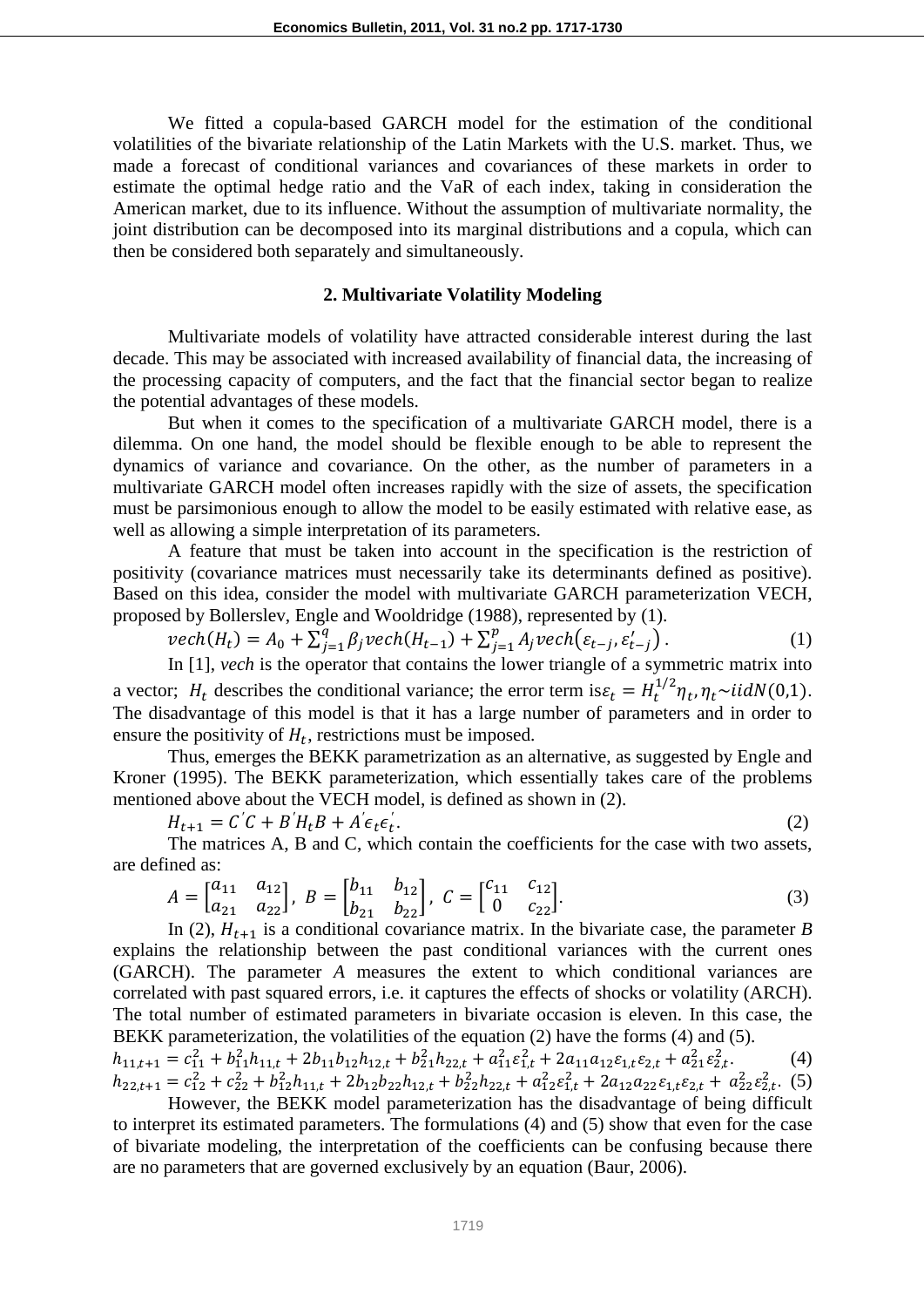Thus, an approach to circumvent the problem of interpretation of the parameters is the model of conditional covariance matrix, observed indirectly through the matrix of conditional correlations. The first such model was the constant conditional correlation (CCC) proposed by Bollerslev (1990) and Bollerslev and Wooldridge (1992). The conditional correlation was assumed to be constant and only the conditional branches are variable in time. The CCC model can be defined as the formulation (6).

$$
H_t = D_t R D_t = \left(\rho_{ij} \sqrt{h_{ii,t} h_{jj,t}}\right). \tag{6}
$$

In the formulation (6)  $D_t = diag(h_{11t}^{1/2} ... h_{NNt}^{1/2})$ , where  $h_{i,i,t}$  is defined similarly to any univariate GARCH model;  $R = (\rho_{ij})$  is a symmetric positive definite matrix, with  $\rho_{ii} =$ 1,  $\forall i$ , i.e., R is the matrix containing the constant conditional correlations  $\rho_{ii}$ .

However, the assumption that the conditional correlation is constant over time is not convincing, since, in practice, the correlation between assets undergoes many changes over time. Thus, Engle and Sheppard (2001) and Tse ans Tsui (2002) introduced the model of dynamic conditional correlation (DCC). The DCC model is a two-step algorithm to estimate the parameters which makes it relatively simple to use in practice. In the first stage, the conditional variance is estimated by means of univariate GARCH model, respectively, for each asset. In the second step, the parameters for the conditional correlation, given the parameters of the first stage, are estimated. Finally, the DCC model includes conditions that make the covariance matrix positive definite at all points in time and the covariance between assets' volatility a stationary process. The DCC model is represented by the formulation (7).

$$
H_t = D_t R_t D_t.
$$
\nWhere,

\n
$$
(7)
$$

$$
R_t = diag\left(q_{11,t}^{-1/2} \dots q_{NN,t}^{-1/2}\right) Q_t diag\left(q_{11,t}^{-1/2} \dots q_{NN,t}^{-1/2}\right). \tag{8}
$$

Since the square matrix of order *N* symmetric positive defined  $Q_t = (q_{i,i,t})$  has the form proposed in (9).

$$
Q_t = (1 - \alpha - \beta)\bar{Q} + \alpha u_{t-1}u_{t-1}' + \beta Q_{t-1}.
$$
\n(9)

In (9),  $u_{i,t} = \varepsilon_{i,t}/\sqrt{h_{i,t}}$ ;  $\overline{Q}$  is the *N x N* matrix composed by unconditional variance of  $u_t$ ;  $\alpha$  and  $\beta$  are non-negative scalar parameters satisfying  $\alpha + \beta < 1$ .

All of the models mentioned in the previous section are estimated under the assumption of multivariate normality. The use of a copula function, on the other hand, allows us to consider the marginal distributions and the dependence structure both separately and simultaneously (Hsu, Tseng and Wang, 2008). Therefore, the joint distribution of the asset returns can be specified with full flexibility, which is more realistic.

In that sense, Hansen (1994) proposes a GARCH model in which the first four moments are conditional and time varying. For the conditional mean and volatility, he built on the usual GARCH model. To control higher moments, he constructed a new density, which is a generalization of the Student-t distribution while maintaining the assumption of a zero mean and unit variance, in order to model the GARCH residuals. The conditioning is obtained by defining parameters as functions of past realizations (Jondeau and Rockinger, 2006). The conditional volatility model proposed by Hensen (1994), and later discussed in Theodossiou (1998) and Jondeau and Rockinger (2003) is represented by formulation (10).

$$
h_{i,t}^2 = c_i + b_i h_{i,t-1}^2 + a_i \varepsilon_{i,t-1}^2.
$$
 (10)

Where  $\varepsilon_{i,t} = h_{i,t} z_{i,t}$ ,  $z_{i,t}$ ,  $\sim$ skewed –  $t(z_i | \eta_i, \phi_i)$ . The density of skewed-t distribution is represented by formulation (11).

$$
d(z|\eta,\phi) = \begin{cases} bc \left[ 1 + \frac{1}{\eta - 2} \left( \frac{bz + a}{1 - \phi} \right)^2 \right]^{-\eta + 1/2}, & z < -\frac{a}{b} \\ bc \left[ 1 + \frac{1}{\eta - 2} \left( \frac{bz + a}{1 - \phi} \right)^2 \right]^{-\eta + 1/2}, & z > -\frac{a}{b} \end{cases}
$$
(11)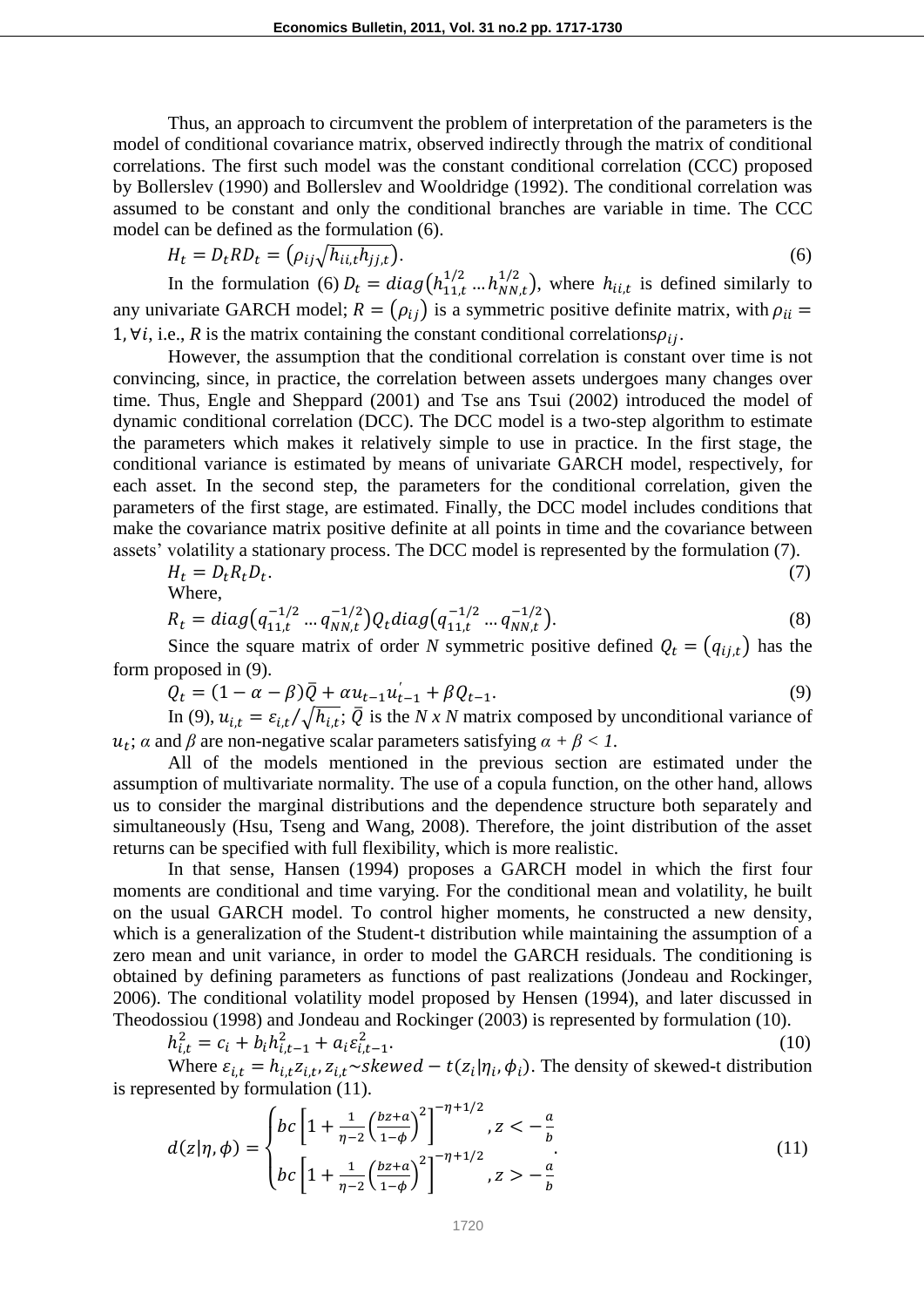In (11),  $a \equiv 4\phi c \frac{\eta - 2}{\eta - 1}$ ;  $b \equiv 1 + 3\phi^2 - a^2$ ;  $c \equiv \frac{\Gamma(\eta + 1/2)}{\sqrt{\pi(\eta - 2)}\Gamma(\eta)}$  $\frac{1}{\sqrt{\pi(\eta-2)}\Gamma(\eta-2)}$ ;  $\eta$  and  $\phi$  are the kurtosis and asymmetry parameters, respectively. These are restricted to  $4 < \eta < 30$  and  $-1 < \phi <$ 8.

#### **3. Copula distribution functions**

Dependence between random variables can be modeled by copulas. A copula returns the joint probability of events as a function of the marginal probabilities of each event. This makes copulas attractive, as the univariate marginal behavior of random variables can be modelled separately from their dependence (Kovadinovic and Yan, 2010).

The concept of copula was introduced by Sklar (1959). However, only recently its applications have become clear. A detailed treatment of copulas as well as of their relationship to concepts of dependence is given by Joe (1997) and Nelsen (2006). A review of applications of copulas to finance can be found in Embrechts *et al.* (2003) and in Cherubini *et al.* (2004).

For ease of notation we restrict our attention to the bivariate case. The extensions to the *n*-dimentional case are straightforward. A function  $C : [0,1]^2 \rightarrow [0,1]$  is a *copula* if, for  $0 \le x \le 1$  and  $x_1 \le x_2$ ,  $y_1 \le y_2$ ,  $(x_1, y_1)$ ,  $(x_2, y_2) \in [0,1]^2$ , it fulfills the following properties:

 $C(x, 1) = C(1, x) = x$ ,  $C(x, 0) = C(0, x) = 0$ . (12)

 $C(x_2, y_2) - C(x_2, y_1) - C(x_1, y_2) + C(x_1, y_1) \ge 0.$  (13)

Property (12) means uniformity of the margins, while (13), the *n-increasing property*  means that  $P(x_1 \le X \le x_2, y_1 \le Y \le y_2) \ge 0$  for  $(X, Y)$  with distribution function *C*.

In the seminal paper of Sklar (1959), it was demonstrated that a Copula is linked with a distribution function and its marginal distributions. This important theorem states that:

(i) Let *C* be a copula and  $F_1$  and  $F_2$  univariate distribution functions. Then (14) defines a distribution function  $F$  with marginals  $F_1$  and  $F_2$ .

$$
F(x, y) = C(F_1(x), F_2(y)), (x, y) \in R^2.
$$
 (14)

(ii) For a two-dimensional distribution function *F* with marginals  $F_1$  and  $F_2$ , there exists a copula *C* satisfying (14). This is unique if  $F_1$  and  $F_2$  are continuous and then, for every  $(u, v) \in [0, 1]^2$ :

$$
C(u, v) = F\big(F_1^{-1}(u), F_2^{-1}(v)\big). \tag{15}
$$

In (15),  $F_1^{-1}$  and  $F_2^{-1}$  denote the generalized left continuous inverses of  $F_1$  and  $F_2$ .

#### **4. Method**

In order to estimate the optimal hedge ratio and the VaR of Brazilian, Argentinean and Mexican markets, considering the American market, we collected data of the daily prices of S&P500, Ibovespa, Merval and IPC, from January, 3, 2009 to December, 31, 2010, totaling 483 observations. These indices were chosen because they are commonly used in academic papers as proxies for the financial markets in these countries. Both are compounds by the stocks that are more representative in terms of liquidity and value. We considered the period after the recent financial crisis of 2007/2008, in order to avoid possible vestiges of it that could cause some bias in the results.

The ADF test (Dickey Fuller Aumented) was initially employed in prices and their logarithmic differences (returns), to eliminate problems of non-stationarity. The ADF test, proposed by Dickey and Fuller (1981) is represented by (16).

$$
\Delta P_t = \gamma P_{t-1} + \sum_{i=1}^n \delta_i \Delta P_{t-i} + \varepsilon_t.
$$
\n(16)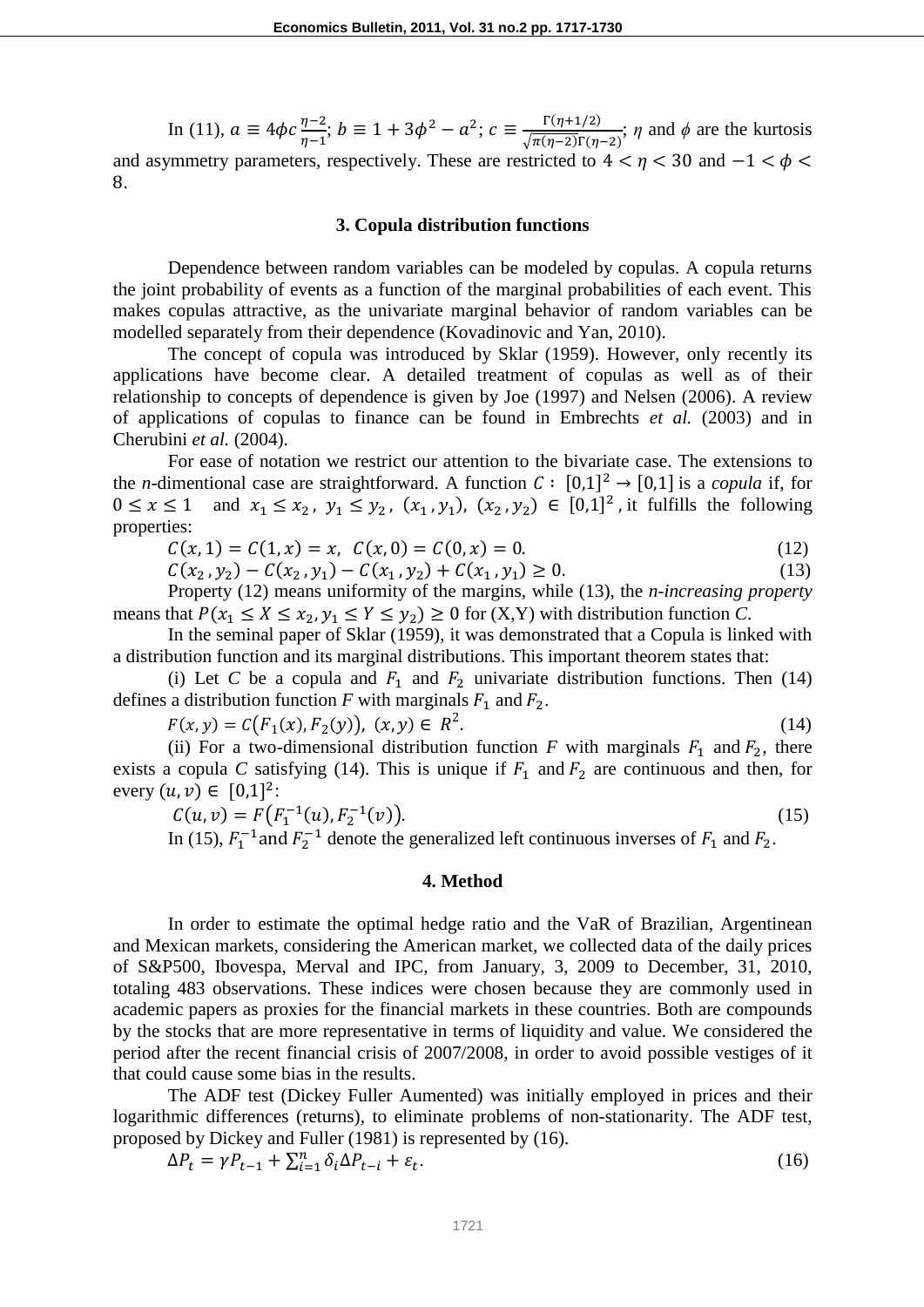In the formulation (1),  $\Delta P_t$  is the price change at time t,  $\gamma$  and  $\delta_i$  are constant, and  $\varepsilon_t$  is a white noise series. If the null hypothesis cannot be rejected, the price series {*P*} contains a unit root, with non-stationarity. The equations are estimated by Ordinary Least Squares and the parameter values are compared to critical values from tables generated by Dickey and Fuller (1981), based on Monte Carlo simulations.

We used a vector autoregressive (VAR) to obtain the average estimate of the return and the residuals series of each index. The mathematical form of the bivariate VAR model used is represented by (17).

$$
VAR(L, A) = \begin{cases} \Delta L_{j,t} = \beta_0 + \sum_{i=1}^n \beta_i \Delta L_{j,t-i} + \sum_{j=1}^m \beta_j \Delta A_{t-j} + \varepsilon_{1,t} \\ \Delta A_t = \alpha_0 + \sum_{i=1}^n \alpha_i \Delta A_{t-i} + \sum_{j=1}^m \alpha_j \Delta L_{j,t-j} + \varepsilon_{2,t} \end{cases}
$$
(17)

In (17),  $\Delta L_t$  and  $\Delta A_t$  are, respectively the daily returns of Latin American *j* and U.S. markets;  $\beta_k$  and  $\alpha_k$  are regression parameters;  $\varepsilon_{1,t}$  and  $\varepsilon_{2,t}$  are, correspondingly, the estimated residuals of returns.

Subsequently, using the residuals that were obtained through the VAR applied to the series, we used the copula-based GARCH model, represented by (10). Through this, the estimates of conditional variances and covariances of these markets were obtained, taking in consideration the American market, due to its influence as a benchmark. We compared the unconditional variance and the copula-based GARCH model centered on the posterior predictive distribution of the hedge ratio and VaR for a portfolio of the margins. The optimal hedge ratio is defined as the ratio of U.S. index holdings to a Latin index position that minimizes the risk of the hedged portfolio. The VaR is a lower quantile of the distribution of a portfolio. The absolute value of the  $(1 - \alpha) * 100\%$  VaR from the predictive distribution of a portfolio gives the loss that is not exceeded with probability  $\alpha$ . The hedge ratio and the VaR are represented, respectively, by formulations (18) and (19).

$$
\delta_t = \frac{cov(\Delta L_{j,t}, \Delta A_t)}{var(\Delta A_t)}.
$$
\n
$$
VaR_{j,t} = \mu_j - F^{-1}(1-\alpha) * \sqrt{var(\Delta L_{j,t})}.
$$
\n(19)

In formulations (18) and (19),  $\delta_t$  is the optimal hedge ratio in *t*;  $VaR_{i,t}$  is the value at risk estimate for the market *j* at the instant *t*;  $\Delta L_t$  and  $\Delta A_t$  are, respectively the daily returns of Latin American  $j$  and U.S. markets;  $F$  is the probability distribution function of the returns, in this case the skewed-t;  $\mu_i$  is the mean of the returns of the Latin market *j*; cov and *var* are the covariance and variance functions;

#### **5. Results**

Initially, we performed the ADF test of unit root in all series in level and first difference of logarithm (daily returns). Results are shown in Table 1.

| e 1. Onit Koot test of Obl's, Drught, Intexted une |                 |         |  |
|----------------------------------------------------|-----------------|---------|--|
| <b>Variable</b>                                    | <b>ADF</b> test | p-value |  |
| S&P500                                             | $-0.6020$       | 0.8679  |  |
| Ibovespa                                           | $-1.6507$       | 0.4565  |  |
| Merval                                             | 0.6752          | 0.9917  |  |
| <b>IPC</b>                                         | $-0.3236$       | 0.9191  |  |
| $\Delta$ ln(S&P500)                                | $-15.0330$      | 0.0000  |  |
| $\Delta$ ln(Ibovespa)                              | $-15.7937$      | 0.0000  |  |
| $\Delta$ ln(Merval)                                | $-15.8186$      | 0.0000  |  |
| $\Delta$ ln(IPC)                                   | $-14.8784$      | 0.0000  |  |
|                                                    |                 |         |  |

Table 1. Unit Root test of USA, Brazil, Mexico and Argentina.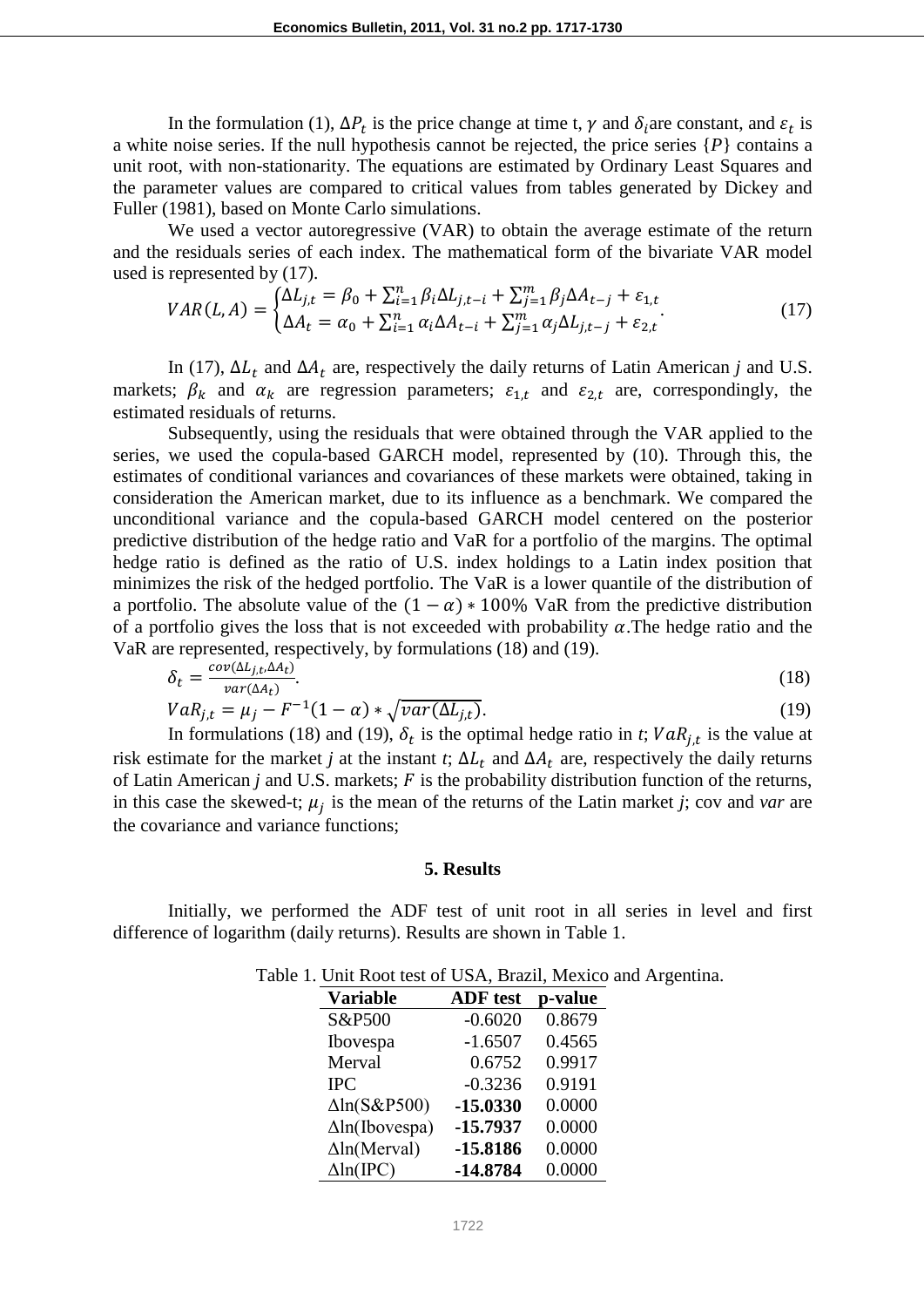**\***Bold values are significant at the 1% level

As the presence of a unit root in all series was confirmed, we calculated the daily returns by the difference of logarithms of prices. Table 2 displays the descriptive statistics of these returns, whereas Figure 1 shows the temporal evolution of these series.

The results in Table 2 confirm the fact that Brazil, Argentina and Mexico being emerging countries, should have a higher standard deviation, representing greater risk and therefore requiring higher returns, as it is verified by higher values for mean and median. The U.S. market, by contrast had lower mean and median and lower standard deviation of returns, representing a more stabilized economy. It is also noticed that all sets of returns are leptokurtic, a fact quite common, being widely recognized by financial professionals.



Figure 1. Time series of daily returns of S&P500 (USA), Ibovespa (Brazil), Merval (Argentina) and IPC (Mexico).

| Table 2. Descriptive statistics of daily returns of Ibovespa and S&P500. |                  |                     |                        |                     |  |  |  |  |  |
|--------------------------------------------------------------------------|------------------|---------------------|------------------------|---------------------|--|--|--|--|--|
| <b>Statistic</b>                                                         | $\Delta ln(USA)$ | $\Delta$ ln(Brazil) | $\Delta$ ln(Argentina) | $\Delta$ ln(Mexico) |  |  |  |  |  |
| Mean                                                                     | 0.0007           | 0.0011              | 0.0025                 | 0.0011              |  |  |  |  |  |
| Median                                                                   | 0.0012           | 0.0014              | 0.0026                 | 0.0020              |  |  |  |  |  |
| Minimum                                                                  | $-0.0543$        | $-0.0540$           | $-0.0770$              | $-0.0563$           |  |  |  |  |  |
| Maximum                                                                  | 0.0684           | 0.0638              | 0.0712                 | 0.0618              |  |  |  |  |  |
| Standard deviation                                                       | 0.0151           | 0.0171              | 0.0201                 | 0.0142              |  |  |  |  |  |
| <b>Skewness</b>                                                          | $-0.0734$        | 0.0432              | $-0.1404$              | 0.0428              |  |  |  |  |  |
| Kurtosis                                                                 | 5.3436           | 4.6304              | 4.7111                 | 6.0122              |  |  |  |  |  |

Table 2. Descriptive statistics of daily returns of Ibovespa and S&P500.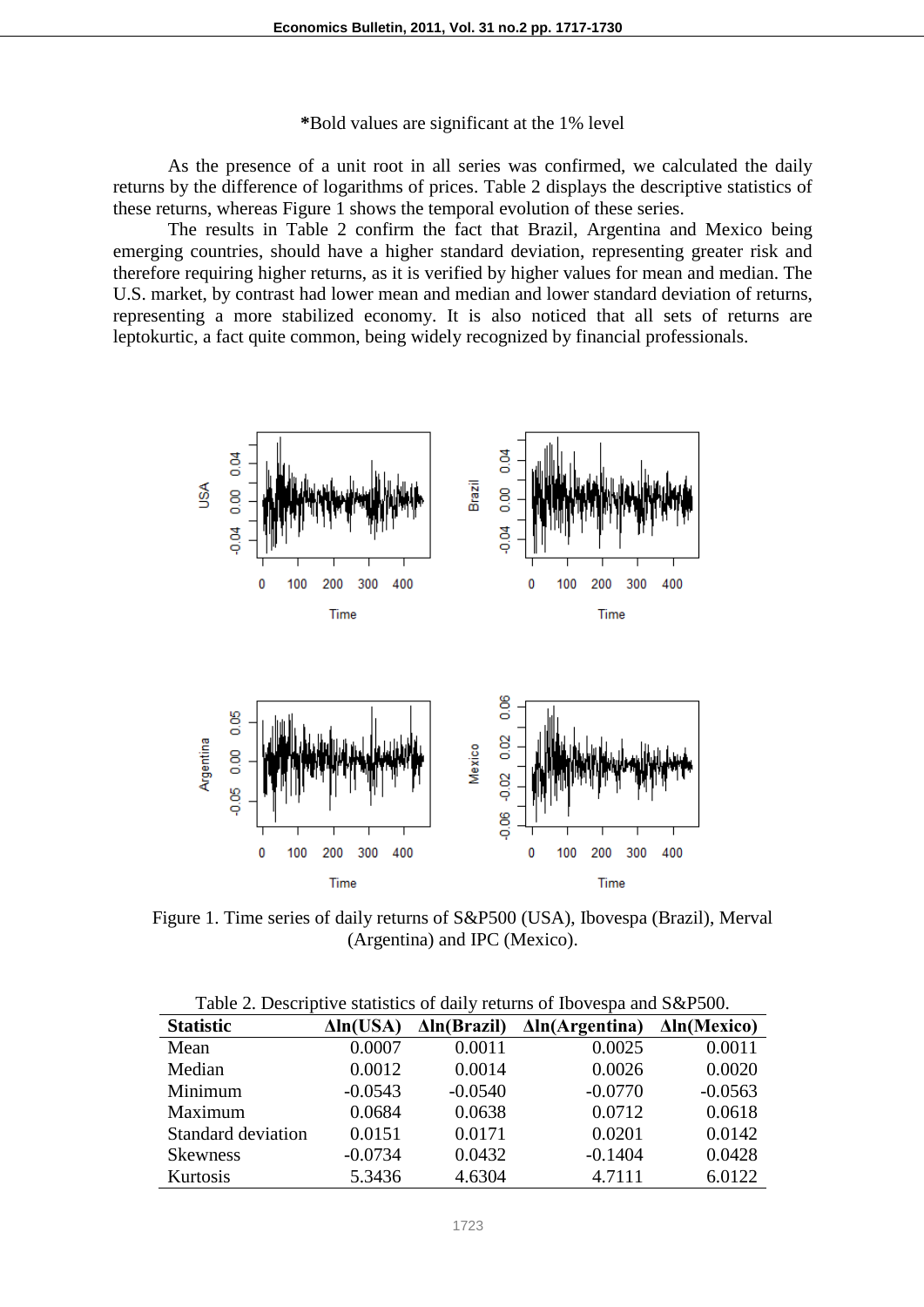Figure 2 endorses these results. It confirms visually the greater dispersion of the daily returns of the Latin American markets compared to the U.S. It is noteworthy that there is a volatility cluster at the begin of the observations, extending for about 100 trading days. It was the vestiges of the American financial crisis.

Subsequently, it was estimated a copula-based GARCH model to obtain the estimated variances and covariances of the bivariate relationship of the U.S. and Latin markets. Table 3 presents the results of these models.

| Table 3. Results of the estimated copula-based GARCH models for the bivariate relationships |
|---------------------------------------------------------------------------------------------|
| of daily log-returns of S&P500 with Ibovespa, Merval and IPC.                               |

|                                                                            |  |  | <b>Brazil</b> |                          | <b>Argentina</b>                                               |  | <b>Mexico</b> |  |            |  |
|----------------------------------------------------------------------------|--|--|---------------|--------------------------|----------------------------------------------------------------|--|---------------|--|------------|--|
| Variable                                                                   |  |  |               |                          | Coef. Error Prob. Coef. Error Prob. Coef. Error Prob.          |  |               |  |            |  |
| USA $a_i$ 0.1130 0.0437 0.0097 0.0968 0.0356 0.0066 0.1089 0.0486 0.0251   |  |  |               |                          |                                                                |  |               |  |            |  |
| USA $b_i$ 0.8799 0.0536 0.0000 0.8657 0.0253 0.0000 0.8825 0.0408 0.0000   |  |  |               |                          |                                                                |  |               |  |            |  |
| USA d.f.                                                                   |  |  |               |                          | 6.3504 2.4676 0.0101 7.9201 2.9564 0.0074 6.3718 3.5838 0.0754 |  |               |  |            |  |
| Latin $a_i$ 0.0836 0.0215 0.0001 0.0766 0.0277 0.0057 0.0555 0.0133 0.0000 |  |  |               |                          |                                                                |  |               |  |            |  |
| Latin $b_i$ 0.8938 0.0519 0.0000 0.8984 0.1201 0.0000 0.9435 0.0128 0.0000 |  |  |               |                          |                                                                |  |               |  |            |  |
| Latin d.f. 7.9471 2.9435 0.0069 3.7965 1.7292 0.0281 4.6953 1.4610 0.0013  |  |  |               |                          |                                                                |  |               |  |            |  |
| AIC                                                                        |  |  |               | $-11.8120$<br>$-11.5980$ |                                                                |  |               |  | $-12.6720$ |  |

\*All the values, except USA d.f. in the model with Mexico, are significant at 5% level.

The results in Table 3 indicate that the conditional volatility of all markets studied was significantly affected at the level of 5% by the past squared shocks, and lagged volatility. Moreover, these impacts had similar magnitudes in the models estimated for the three bivariate relationships. Nevertheless, the shape of the probability distribution of conditional volatilities estimated had difference between the analyzed markets regarding to the number of degrees of freedom of the skewed-t function. The degrees of freedom were 7.94 for Brazil, 3.79 for Argentina and 4.69 for Mexico. These results emphasize that Latin market's returns are skewed and leptokurtic.

Complementing, the estimated volatilities and dynamic correlations are shown, respectively, in Figure 2 and 3, for the bivariate relationships proposed in this study. Beyond, the *Q* statistics are presented in Table 4, in order to verify the serial dependence of the residues of GARCH estimates.

Table 4. Ljung-Box *Q* statistic for residuals of daily returns of S&P500 (USA), Ibovespa (Brazil), Merval (Argentina) and IPC (Mexico) estimated by copula-based GARCH model.

| $\overline{\phantom{a}}$ |                   |       |        |               |       |                      |       |                  |           |                   |        |               |  |
|--------------------------|-------------------|-------|--------|---------------|-------|----------------------|-------|------------------|-----------|-------------------|--------|---------------|--|
|                          | <b>USA/Brazil</b> |       |        | <b>Brazil</b> |       | <b>USA/Argentina</b> |       | <b>Argentina</b> |           | <b>USA/Mexico</b> |        | <b>Mexico</b> |  |
| Lag                      |                   | prob. | Q      | prob.         | Q     | prob.                | Q     | prob.            | $\varrho$ | prob.             | Q      | prob.         |  |
|                          | 0.011             | 0.915 | 1.568  | 0.210         | 1.517 | 0.218                | 0.041 | 0.838            | 0.000     | 0.998             | 0.227  | 0.634         |  |
|                          | 0.904             | 0.636 | 3.102  | 0.212         | 1.685 | 0.430                | 1.423 | 0.490            | 0.116     | 0.943             | 0.291  | 0.865         |  |
| 3                        | 0.904             | 0.824 | 4.965  | 0.174         | 4.932 | 0.176                | 1.439 | 0.696            | 0.117     | 0.989             | 0.462  | 0.927         |  |
| 4                        | 2.287             | 0.683 | 5.762  | 0.217         | 5.167 | 0.270                | 1.442 | 0.836            | 1.964     | 0.742             | 0.462  | 0.977         |  |
| 5                        | 5.325             | 0.377 | 5.762  | 0.330         | 5.795 | 0.326                | 1.685 | 0.890            | 4.625     | 0.463             | 1.085  | 0.955         |  |
| 6                        | 7.012             | 0.319 | 7.805  | 0.252         | 6.267 | 0.393                | 1.720 | 0.943            | 6.496     | 0.369             | 1.439  | 0.963         |  |
|                          | 7.060             | 0.422 | 7.870  | 0.344         | 6.293 | 0.506                | 3.013 | 0.883            | 6.514     | 0.481             | 3.558  | 0.829         |  |
| 8                        | 7.753             | 0.457 | 9.780  | 0.280         | 6.300 | 0.613                | 3.372 | 0.908            | 7.284     | 0.506             | 4.632  | 0.796         |  |
| 9                        | 14.909            | 0.093 | 15.629 | 0.075         | 6.551 | 0.683                | 4.023 | 0.909            | 14.153    | 0.117             | 16.144 | 0.064         |  |
| 10                       | 15.042            | 0.130 | 16.827 | 0.078         | 6.833 | 0.741                | 4.792 | 0.904            | 14.372    | 0.156             | 16.170 | 0.095         |  |

\* None of the values are significant at 5% level.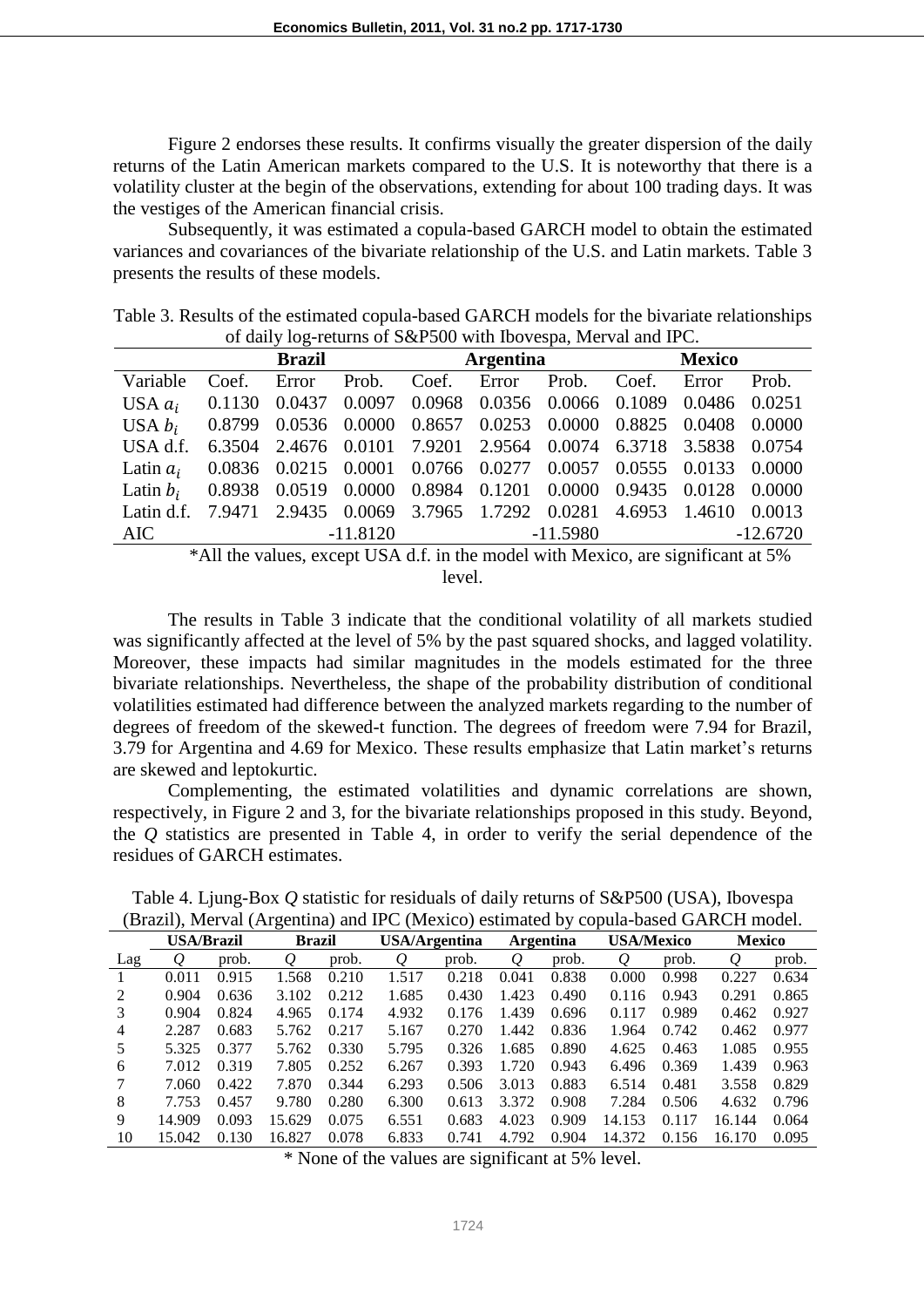The results in Table 4 suggest that the estimated residuals from the copula-based GARCH model do not exhibit significant serial correlation. Therefore, the estimated models were able to fit the sample of bivariate relationships between the daily returns of the U.S. market with the Latin countries, filtering the serial dependence and the heteroscedastic dynamic behavior of data. Thus, the estimates of variance and covariance of the studied markets are valid for the computation of the optimal hedge ratio and the value of assets at risk in question.

The plots of Figure 2 emphasizes that after the observation 100, the vestigies of the American financial crisis of 2007/2008 began to disappear, returning to the stability period. It is notable that with the resumption of normal variability of returns in these markets, Mexico was more stable, followed by Brazil and Argentina.

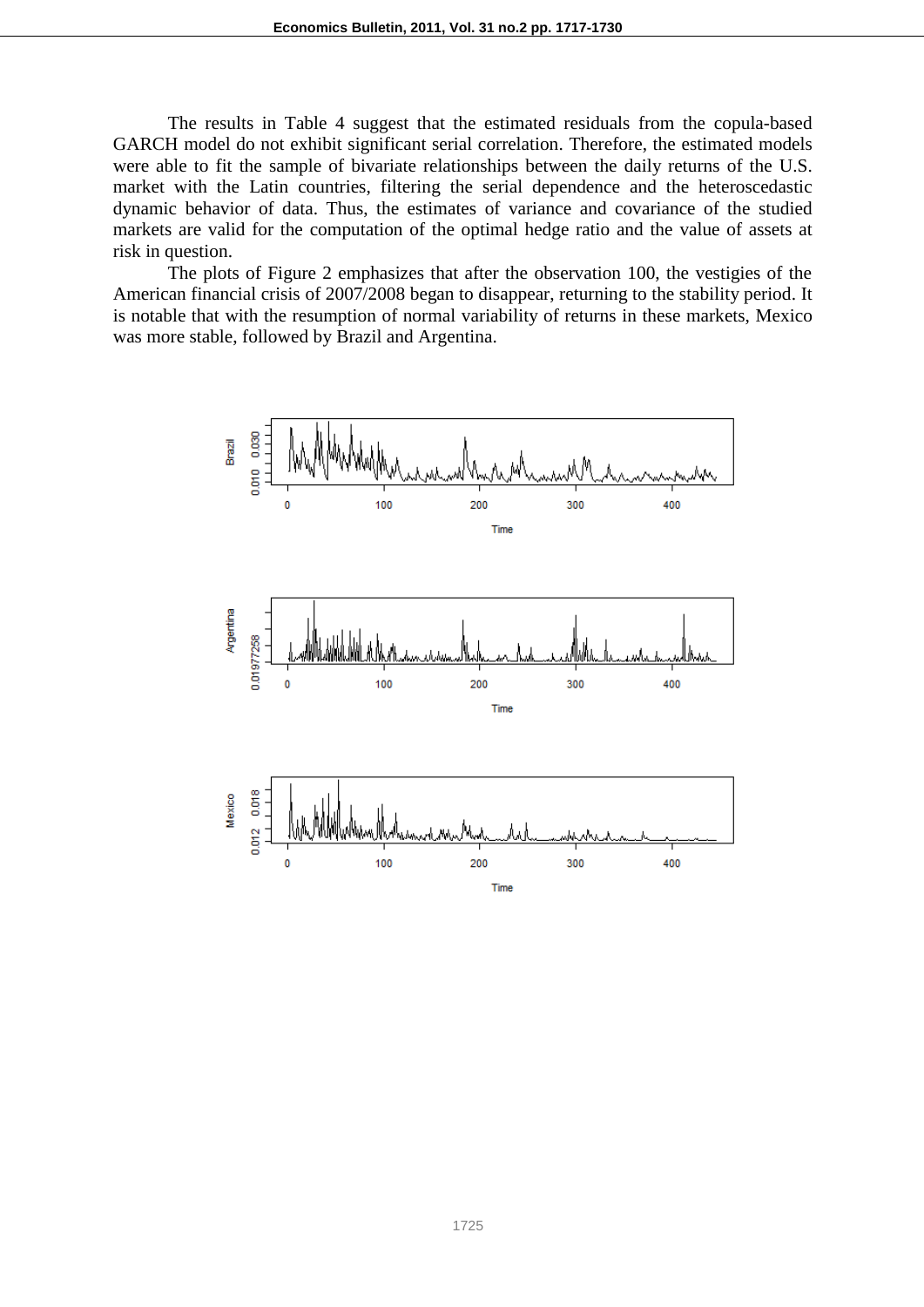

Figure 3. Estimated conditional correlation of the bivariate relationships of daily logreturns of S&P500 with Ibovespa, Merval and IPC.

Figure 3, which exposes the dynamic correlations estimated for the series of returns of the markets studied, suggests the existence of a pattern behavior. At begin of the analyzed period, the dependence among the markets were higher, decreasing with the path of the sample. The Argentinean market was the first to show this reduction, followed by the Brazilian and the Mexican. It is worth noting also that the correlation coefficient between the Mexican and American markets was the highest among Latin American countries, followed by Brazil and Argentina.

Based on the conditional variance and covariance estimated one step ahead of the sample used to estimate the GARCH models, we calculated, for the bivariate relationships of daily returns of the Latin markets with the U.S., the optimal hedge ratio and the value at risk. Table 5 presents these estimates and the calculated values for these measures based on the unconditional variance and covariance of the financial assets in question.

| Table 5. Optimal hedge ratio and value at risk of the bivariate relationships of daily |
|----------------------------------------------------------------------------------------|
| log-returns of S&P500 with Ibovespa, Merval and IPC estimated by conditional and       |
| unconditional variances and covariances.                                               |

| unconuncional variances and covariances. |                        |           |                  |                     |               |           |  |  |  |  |  |
|------------------------------------------|------------------------|-----------|------------------|---------------------|---------------|-----------|--|--|--|--|--|
|                                          | <b>Brazil</b>          |           | <b>Argentina</b> |                     | <b>Mexico</b> |           |  |  |  |  |  |
| <b>Measures</b>                          | Conditional<br>Uncond. |           |                  | Conditional Uncond. |               | Uncond.   |  |  |  |  |  |
| Hedge                                    | 0.1206                 | 0.5522    | 0.0244           | 0.0777              | 0.0603        | 0.6173    |  |  |  |  |  |
| VaR(5%)                                  | $-0.0193$              | $-0.0325$ | $-0.0293$        | $-0.0370$           | $-0.0077$     | $-0.0268$ |  |  |  |  |  |
| $VaR(1\%)$                               | $-0.0258$              | $-0.0431$ | $-0.0394$        | $-0.0495$           | $-0.0105$     | $-0.0356$ |  |  |  |  |  |
| VaR(0,1%)                                | $-0.0333$              | $-0.0555$ | $-0.0511$        | $-0.0640$           | $-0.0138$     | $-0.0459$ |  |  |  |  |  |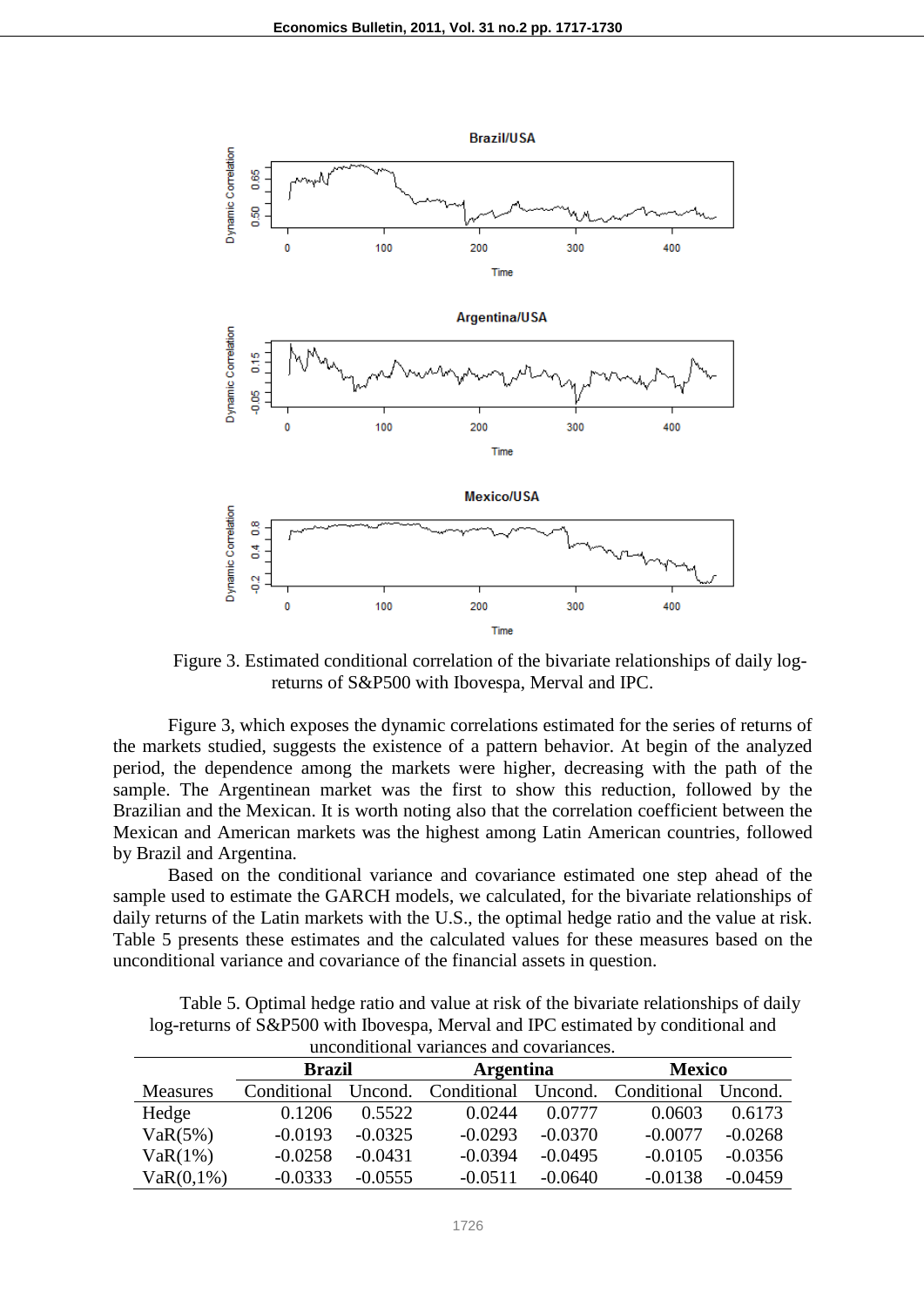Analyzing the results shown in Table 5, we found that the initial estimates for the optimal hedge ratio, calculated by the model of conditional volatility in question, are substantially lower than those based on unconditional variances and covariances of the sample. This demonstrates that the dependence among Latin and U.S. markets has reduced in a great extent in the period after the 2007/2008 crisis. This is because a lower coefficient of hedging is related to a decrease in the covariance between assets. This finding reinforces the analysis of the plots of estimated dynamic correlations over the studied period, as shown in Figure 3.

Some authors have evidenced that dependence among stock markets of other countries increases drastically during the crisis (Hon, Strauss and Yong, 2006; Khalid and Rajaguru, 2007; Huyghebaert and Wang, 2010). Thus, as the effects of the crisis were disappearing, the dependence between Latin and U.S. markets, here represented by covariance, was returning to normal levels.

Nevertheless, not only the covariance between markets in different countries reduces after the turbulence of a crisis, but also the volatility of each of these markets. In this study, this fact was evidenced by the value at risk estimates obtained using the conditional volatility model. For all Latin markets, the VaR estimated was substantially lower than that obtained based on the unconditional standard deviation of the returns examined. This result is reinforced by the plots of Figure 2.

This stabilization of the analyzed markets is very relevant to the international portfolio diversification because over the last ten years, the volatility of Latin American financial markets has become a key determinant for explaining the risk-taking behaviors of investors, especially the substitution in their portfolios between different categories of securities (Dufrenot, Mignon and Péguin-Feissolle, 2010).

### **6. Concluding Remarks**

In this paper we analyzed the difference in the estimation of optimal hedge ratio and value at risk when it is employed a model able to capture the inherent characteristics of financial asset returns, and the relation of dependence between markets. To that, we used daily data from Brazilian, Argentinean, Mexican and U.S. markets.

Initially, we estimated copula-based multivariate GARCH models, in order to estimate the conditional variance and covariance of the bivariate relationships of the U.S. market with these three Latin markets. We found that both the volatility of Latin markets as its covariance with the U.S. market, tended to decrease due to the disappearance of the 2007/2008 crisis and subsequent stabilization of the economies.

These results were reflected in the estimation of optimal hedge ratio and value at risk to returns of the Latin markets. As the estimation was done one step beyond the sample, capturing a moment practically free of the crisis' vestiges, we obtained hedge ratio and value at risk estimates well below those calculated based on the unconditional variance and covariance.

Thus, the use of models unable to correctly estimate the conditional volatility of an asset produces incorrect results, prompting investors to achieve diversification of its portfolio ineptly. As an empirical result, it was found that, over the crisis, Latin markets may again be considered relevant options for international diversification of investors with positions in U.S. assets.

As suggestions for future studies, we highlight the application of a similar model to estimate the optimal hedge ratio and value at risk of Asian and European markets, taking into account the influence of a greater market.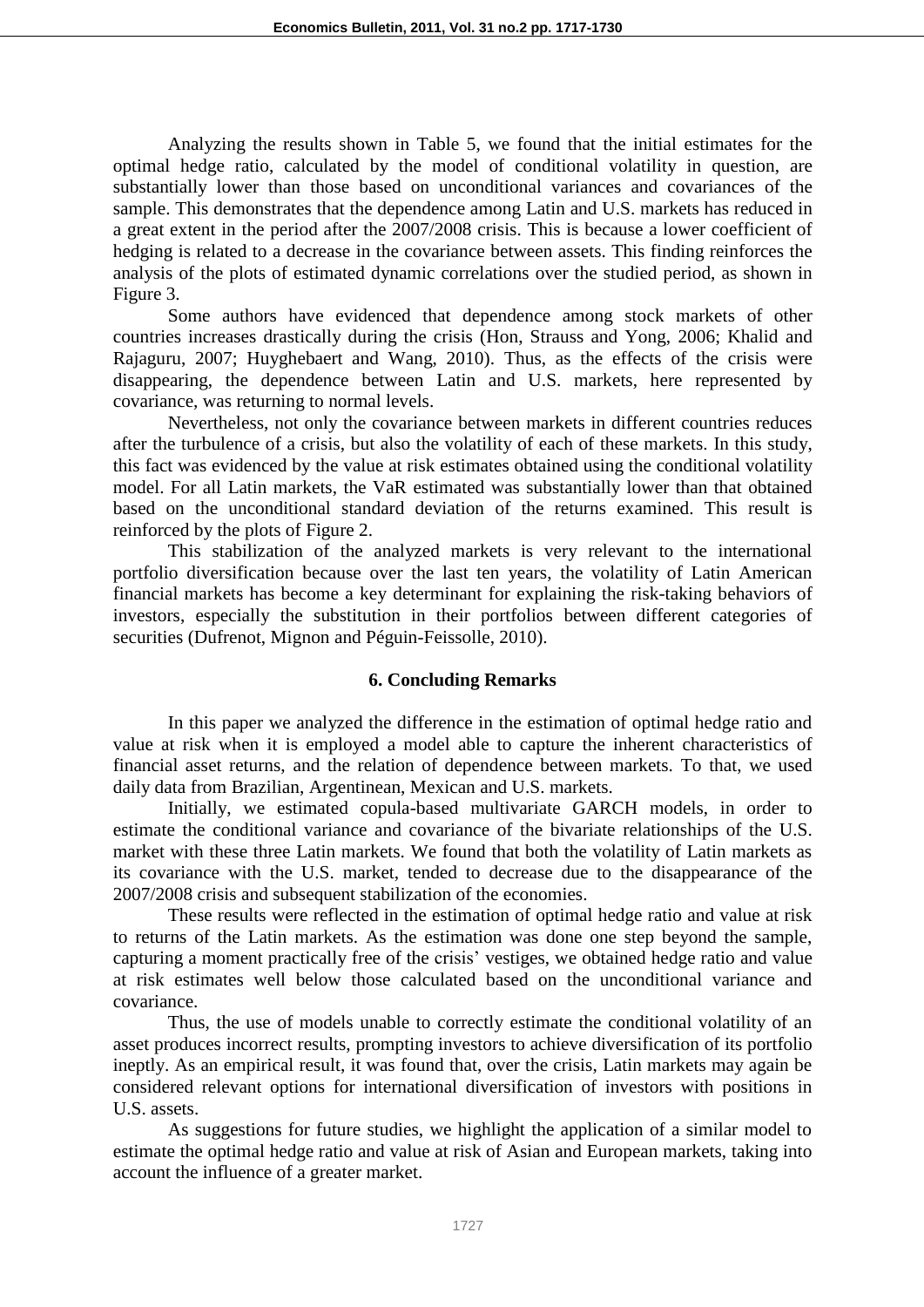## **7. References**

Ang, A., Chen, J. (2002) "Asymmetric correlations of equity portfolios". *Journal of Financial Economics*, 63, 443–494.

Arouri, M., Bellalah, M., Nguyen, D. K. (2008) "The comovements in international stock markets: new evidence from Latin American emerging countries". ISC Paris School of Management. Working Paper n. halshs-00202943.

Ausin, M. C., Lopes, H. F. (2010). "Time-varying joint distribution through copulas". *Computational Statistics & Data Analysis*, 54 (11), 2383-2399.

Baur, D. (2006) "A Flexible Dynamic Correlation Model". *Econometric Analysis of Financial and Economics Time Series/Part A*. Advances in econometrics, Elsevier, Vol.20, 3- 31.

Bollerslev, T. (1986) "Generalized autoregressive conditional heteroscedasticity". *Journal of Econometrics* 31, 307–327.

Bollerslev, T. (1990) "Modeling the coherence in short-run nominal exchange rates: A multivariate generalized ARCH model". *Review of Economics & Statistics*, 72 (3), 498.

Bollerslev, T., Engle, R., Wooldridge, J. M. (1988) "A Capital Asset Pricing Model with Time Varying Covariances". *Journal of Political Economy*, 96, 116-131.

Bollerslev, T., Wooldridge, J. M. (1992) "Quasi-Maximum Likelihood Estimation and Inference in Dynamic Models with Time-Varying Covariances". *Econometric Reviews*, 11, 143-172.

Brooks, C., Chong, J. (2001) "The cross-currency hedging performance of implied versus statistical forecasting models". *Journal of Futures Markets*, 21, 1043–1069.

Caporini, M., Mcaleer, M. (2010). "Do We Really Need Both BEKK and DCC? A Tale of Two Multivariate GARCH Models". Working Paper. Avaible in http://papers.ssrn.com/sol3/papers.cfm?abstract\_id=1549167. Access in September, 08, 2010.

Cherubini, U., Luciano, E., and Vecchiato, W (2004) *Copula Methods in Finance*. Wiley Series in Financial Engineering. Wiley, Chichester, UK.

Choudhry, T. (2003) "Short run deviations and optimal hedge ratios: Evidence from stock futures‖. *Journal of Multinational Financial Management*, 13, 171–192.

Deheuvels, P. (1979) "La fonction de dépendance empirique et ses propriétés — Un test non paramétrique d'indépendance. Académie Royale de Belgique". *Bulletin de la Classe des Sciences*, 65, 274-292.

Dickey, D. and Fuller, W. (1981) Likelihood ratio statistics for auto-regressive time series with a unit root. *Econometrica*, 49, 1057-1072.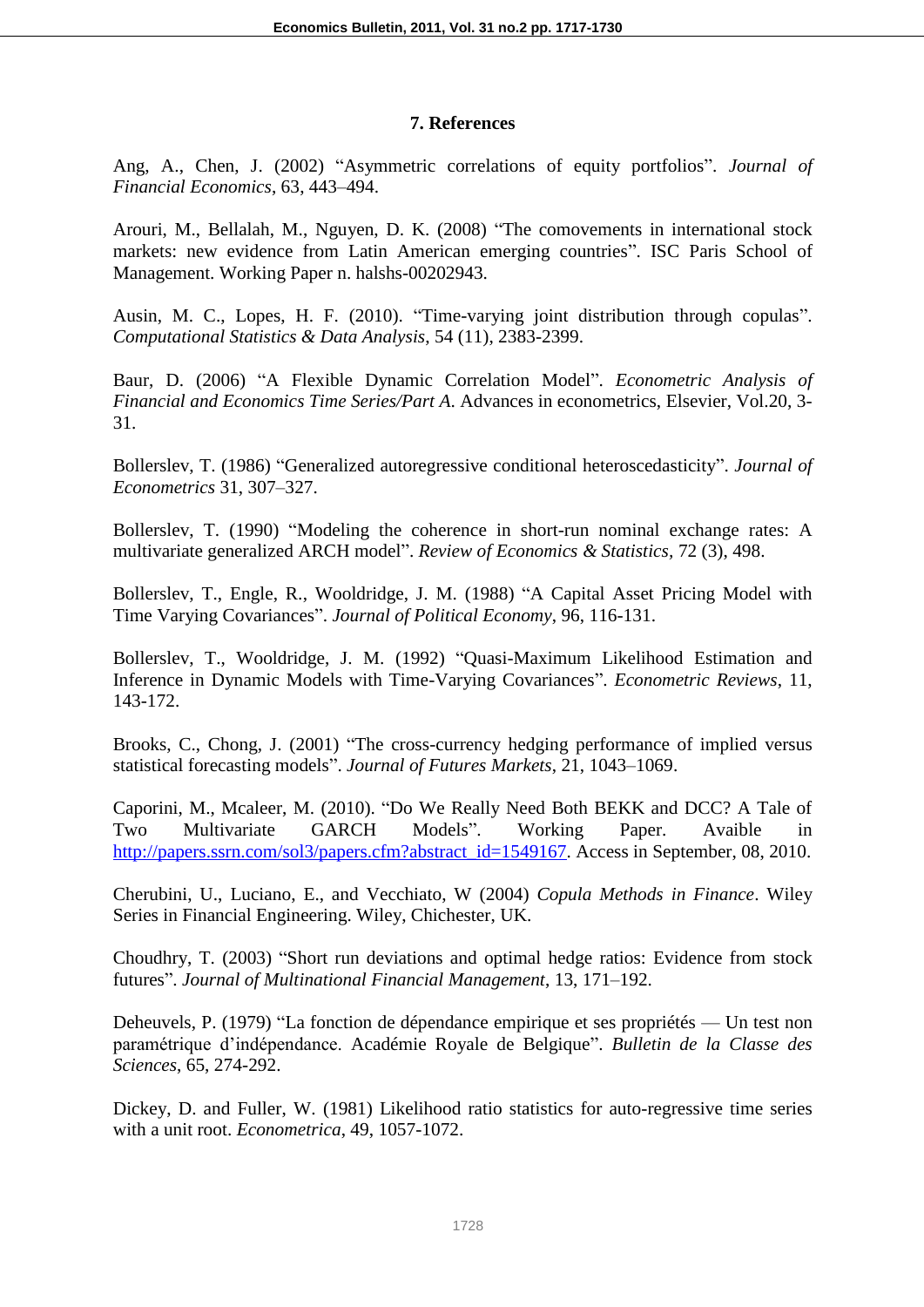Dufrenot, G., Mignon, V., Peguin-Feissolle, A (2010). "The effects of the subprime crisis on the latin american financial markets: an empirical assessment". Working Paper, CEPII research center.

Embrechts P., Lindskog F., McNeil A. (2003) "Modeling dependence with copulas and applications to Risk Management". *Handbook of Heavy Tailed Distributions in Finance*. Elsevier, 329-384.

Engle, R. F., Sheppard, K. (2001) Theoretical and Empirical properties of Dynamic Conditional Correlation Multivariate GARCH, NBER Working Paper*,* n.8554.

Engle, R. (1982) "Autoregressive conditional heteroscedasticity with estimates of the variance of UK inflation". *Econometrica* 50, 987-1007.

Engle, R., Kroner, K. (1995) 
"Multivariate simultaneous generalized ARCH". *Econometric Theory 11*, 122–150.

Genest, C., MacKay J. (1986) "The joy of copulas: Bivariate distributions with uniform marginal‖. *American Statistician,* 40, 280-283.

Goodhart, C. A. E., O'hara, M. (1997) "High frequency data in financial markets: Issues and applications‖. *Journal of Empirical Finance*, 4, 73-114.

Hansen, B. E. (1994). "Autoregressive conditional density estimation". *International Economic Review*, 35 (3), 705-730.

Hon, M.T., Strauss, J.K., Yong, S.-K. (2007). "Deconstructing the Nasdaq bubble: a look at contagion across international stock markets‖. *Journal of International Financial Markets*, Institutions and Money 17, 213–230.

Hsu, C. C., Tseng, C. P., Wang, Y. H. (2008) "Dynamic hedging with Futures: a copulabased GARCH model". *The Journal of Futures Markets*, 28, 1095–1116.

Huyghebaert, N., Wang, L. (2010). "The comovement of stock markets in East Asia. Did the 1997-1998 Asian financial crisis really strengthen stock market integration?‖ *China Economic Review*, 21, 98-112.

Joe, H. (1997) *Multivariate models and dependence concepts*. Chapman Hall.

Jondeau, E., Rockinger, M. (2003) "Conditional volatility, skewness, and kurtosis: existence, persistence, and comovements". *Journal of Economic Dynamics and Control*, 27 (10), 1699-1737.

Jondeau, E., Rockinger, M. (2006) "The Copula-GARCH model of conditional dependencies: An international stock market application". *Journal of International Money and Finance*, 25, 827-853.

Khalid, A.M. Rajaguru, G. (2007). "Financial market contagion: evidence from Asian crisis using multivariate GARCH approach". Bond University working paper.